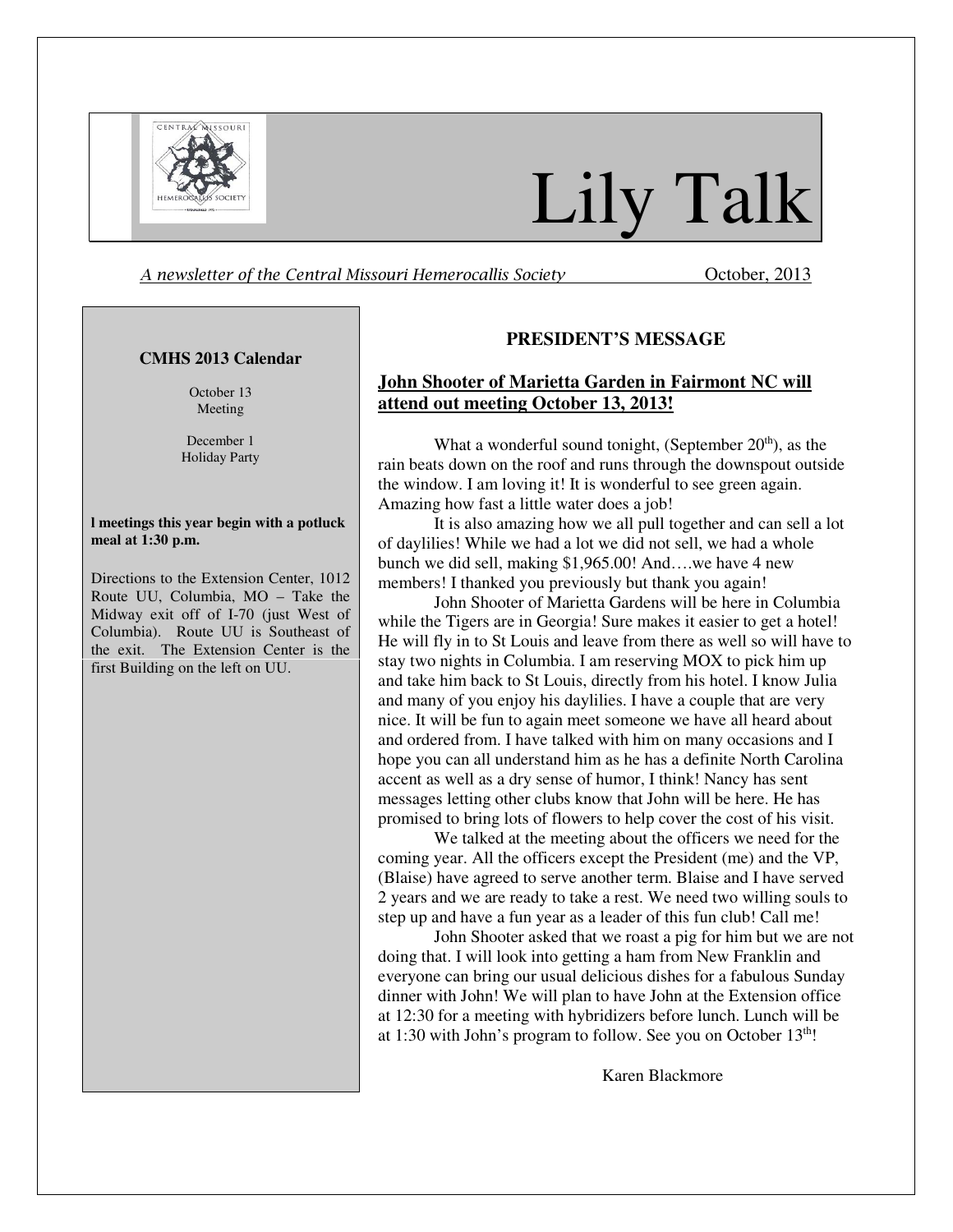# **Minutes from CMHS Meeting June 9, 2013 & Picnic August 19, 2013 June Meeting**

President Karen Blackmore led the meeting. The Treasurers Report and previous meeting minutes were accepted as published.

The spring plant sale was a success. Thanks were given to all who donated plants and helped at the sale. Carolyn Kemper had donated plants from her garden and moved some to her new home. (An article written about her by her nephew was circulated.) We donated leftover sale plants to the Master Gardeners Earth Day booth and they returned \$44 of their proceeds to us.

Charter member Betty Kropf had passed away in May at the age of 88. A donation will be sent to AHS in her memory. Several members reminisced about the importance of the Kropf family and their excellent cultivars to the daylily world.

Picnic and plant sale details were discussed.

Flower Show committee sign up was reviewed and the need for entries for the photography section of the flower show was stressed. Design categories and exhibition classes were explained. Blaise sought volunteer gardens to be on tour the day after the show.

Daylily Drawing processes were reviewed for the benefit of newer members.

Alice Havard presented the program with a demonstration of "stretch" designs and provided onscape presentation pointers.

## **Picnic Notes**

We honored Helen Jenkins on her birthday and bid farewell to Hank and Harriet Riggs as they prepare to move to the Kansas City area.

Karen and others who attended the AHS Region 11 Summer Meeting in Tulsa gave a report on the activities there. Our own Patti Waterman was honored with the Region 11 Hybridizers Award for her daylily "H. Gothic Quills" which showed very well in tour gardens.

Karen discussed the need for nominations for President and Vice President for the coming year. She also discussed plans for a speaker for the October meeting.

#### **Daylily Drawings**: June

| $rac{1}{2}$<br>$$100 - Alice$ Havard<br>Bring backs: | $$50 - Larry Mountjoy$ |                      |
|------------------------------------------------------|------------------------|----------------------|
| Item                                                 | From                   | To                   |
| Crabtree Falls (donated)                             | Nancy Rold             | Leemer Cernohlavek   |
| <b>Blue Mirage</b>                                   | Edyth Jenkins          | <b>Blaise Brazos</b> |

| Picnic                |                      |                         |
|-----------------------|----------------------|-------------------------|
| \$100 - Blaise Brazos | \$50 - Daniela David |                         |
| Bring backs:          |                      |                         |
| Item                  | From                 | ١o                      |
| <b>Priceless</b>      | Calvins              | <b>Caitlin Campbell</b> |